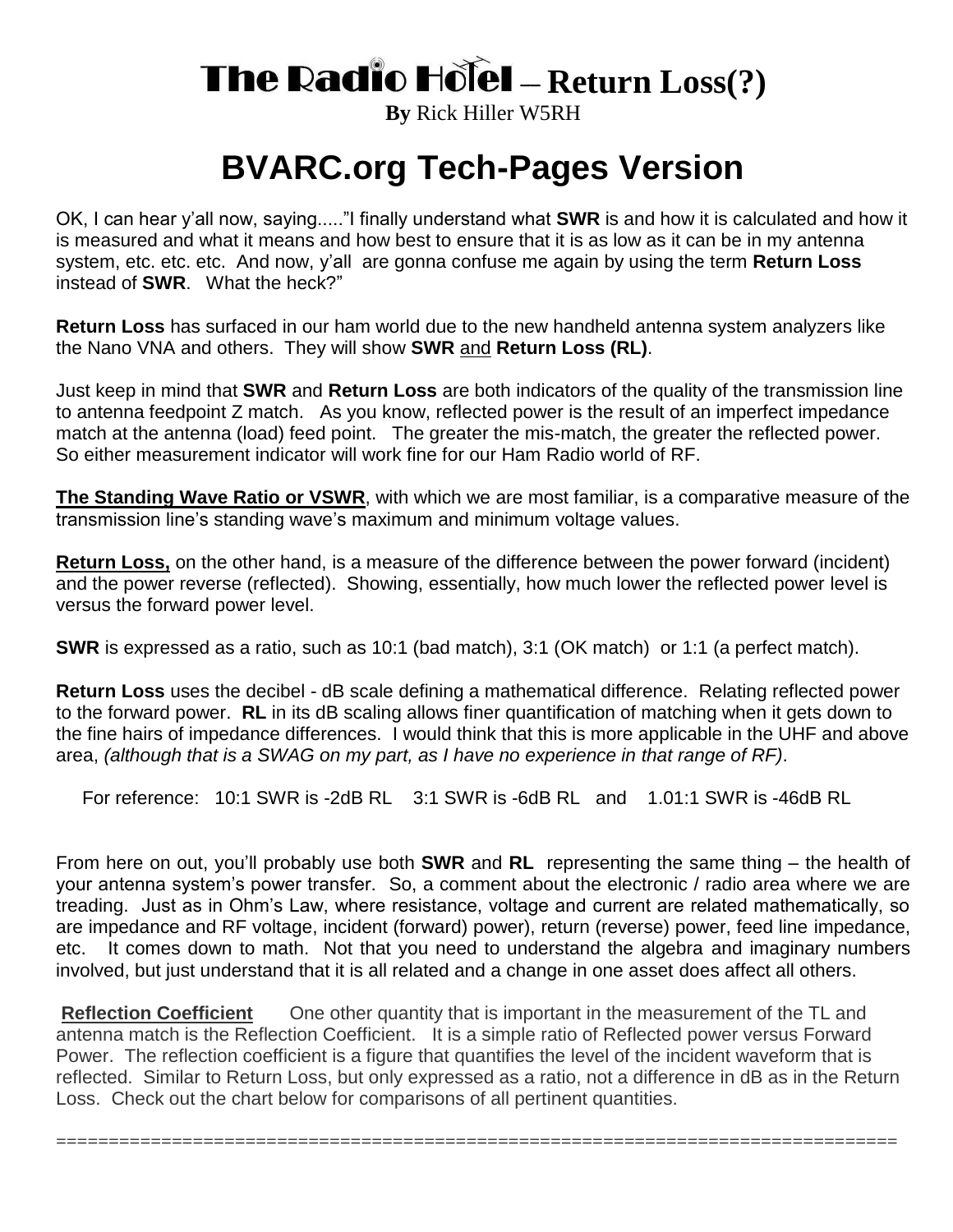More charts and web sites are referenced below. Enter at your own risk of increasing your knowledge of TL's and the measurement parameters that we use.

These two references below are excellent in providing explanations and equations for VSWR, Reflection Coefficient, etc.

<https://www.electronics-notes.com/articles/antennas-propagation/vswr-return-loss/what-is-vswr.php> Just follow the bouncing ball to the various pages.

<https://www.rfcafe.com/references/electrical/vswr.htm> This is an excellent web site of equations of all sorts electronics wise.

=========================================================================

Another tool that can be used for TL calculation is **TL Details**. A free transmission line calculation program by Dan Macguire AC6LA.

## **<https://ac6la.com/tldetails1.html>**

TL Details is rich in capability for showing you the performance of your transmission lines. It can also be used to calculate SWR, if you just put in your R and j values and use 0 for the TL length it will give you the 50 ohm SWR for that Z. TL Details allows you to bypass the graphical Smith Chart, although it does give you a bit of a rough representation of the chart. It is dynamic too, as once you change anything it is immediately recalculated. This is nice as you can hit a length button up or down and keep it pressed. You will see the calculated values change as the length goes thru the half wave points and repeats as TL Z's do.

*Also note, for a foundation level introduction to the subject of SWR and TL's visit <http://bvarc.org/home/tech-pages/> Read the SWR—Series of 8 Articles and SWR – Seeing Watts Reflected presentation*

=============================================================================

================================================================================================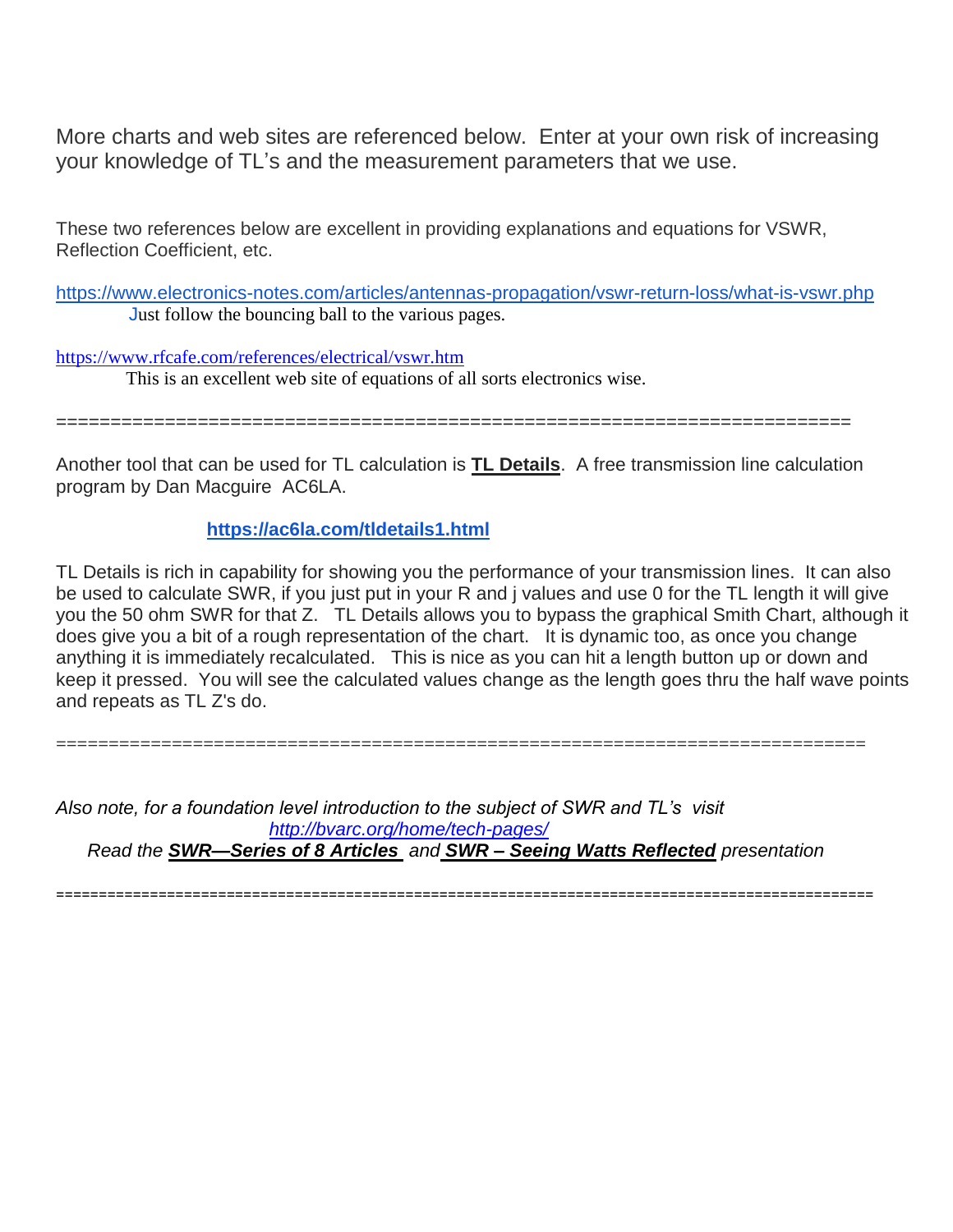Another example of VSWR to Return Loss calculators and charts below:

| <b>RL</b><br>(dB) | <b>VSWR</b> | $\Gamma$ | <b>RL</b><br>(dB) | <b>VSWR</b> | $\Gamma$ | <b>RL</b><br>(dB) | <b>VSWR</b> | $\Gamma$ | <b>RL</b><br>(dB) | <b>VSWR</b>     | $\Gamma$ |
|-------------------|-------------|----------|-------------------|-------------|----------|-------------------|-------------|----------|-------------------|-----------------|----------|
| 46.1              | 1.01        | 0.00498  | 25.7              | 1.11        | 0.0521   | 18.0              | 1.29        | 0.126    | 8.0               | 2.32            | 0.398    |
| 40.1              | 1.02        | 0.00990  | 24.9              | 1.12        | 0.0566   | 17.0              | 1.33        | 0.141    | 7.0               | 2.61            | 0.447    |
| 36.6              | 1.03        | 0.0148   | 24.3              | 1.13        | 0.0610   | 16.0              | 1.38        | 0.158    | 6.0               | 3.01            | 0.501    |
| 34.1              | 1.04        | 0.0196   | 23.7              | 1.14        | 0.0654   | 15.0              | 1.43        | 0.178    | 5.0               | 3.57            | 0.562    |
| 32.3              | 1.05        | 0.0244   | 23.1              | 1.15        | 0.0698   | 14.0              | 1.50        | 0.200    | 4.0               | 4.42            | 0.631    |
| 30.7              | 1.06        | 0.0291   | 22.6              | 1.16        | 0.0783   | 13.0              | 1.58        | 0.224    | 3.0               | 5.85            | 0.708    |
| 29.4              | 1.07        | 0.0338   | 21.7              | 1.18        | 0.0826   | 12.0              | 1.67        | 0.251    | 2.0               | 8.72            | 0.794    |
| 28.3              | 1.08        | 0.0385   | 20.8              | 1.20        | 0.0909   | 11.0              | 1.78        | 0.282    | 1.0               | 17.4            | 0.891    |
| 27.3              | 1.09        | 0.0431   | 20.0              | 1.22        | 0.100    | 10.0              | 1.92        | 0.316    | 0.5               | 34.8            | 0.944    |
| 26.4              | 1.10        | 0.0476   | 19.0              | 1.25        | 0.112    | 9.0               | 2.10        | 0.355    | 0.0               | Infinity $1.00$ |          |

<https://www.rfcafe.com/references/calculators/vswr-return-loss-conversion-calculator.htm>

## **Return Loss / VSWR / Coefficient of Reflection Equivalence Chart**

===============================================================================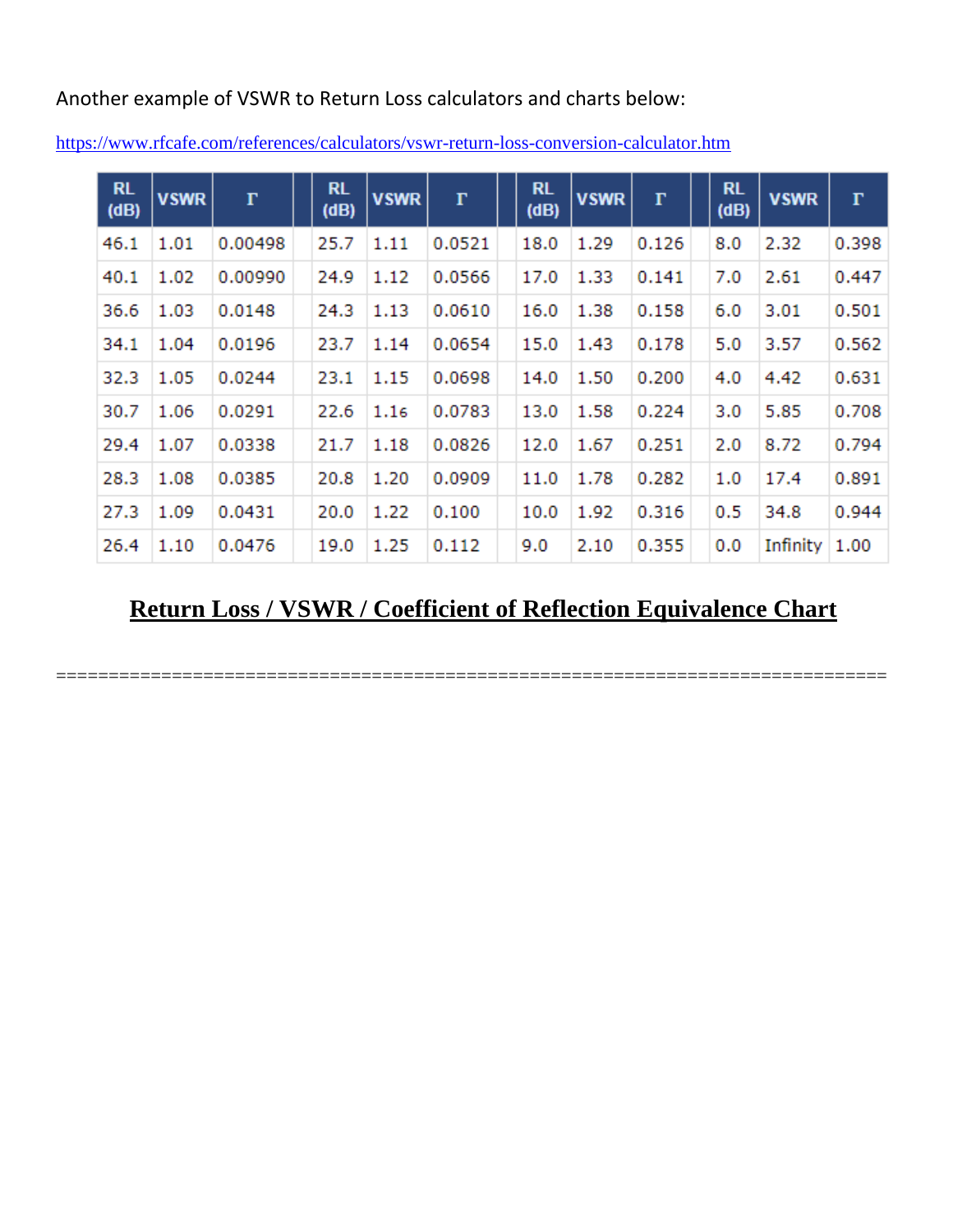The nomograph below will allow you to determine the VSWR and Return Loss when you have measured Forward (Incident) power and Reflected power. For example, on a Bird Watt Meter, these 2 readings are all you can measure. Further result determination and analysis is done mathematically.